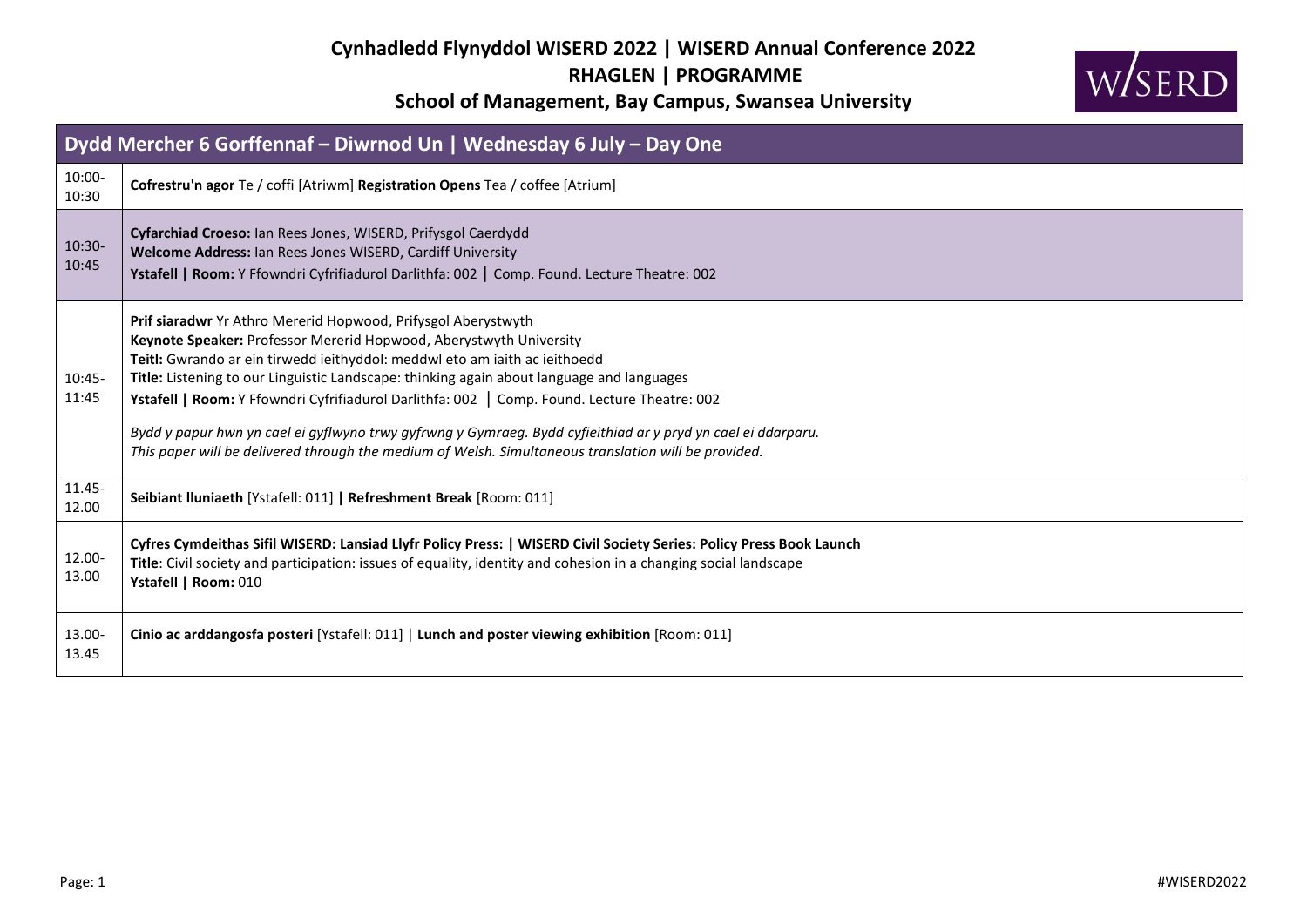# **Cynhadledd Flynyddol WISERD 2022 | WISERD Annual Conference 2022 RHAGLEN | PROGRAMME**



**School of Management, Bay Campus, Swansea University**

| 13.45-<br>15.15 | Sesiwn Un   Session One                                                                                                                                                                                                                                                      |                                                                                                                                                                                                               |                                                                                                                                                                                                              |                                                                                                                                                                                                            |  |
|-----------------|------------------------------------------------------------------------------------------------------------------------------------------------------------------------------------------------------------------------------------------------------------------------------|---------------------------------------------------------------------------------------------------------------------------------------------------------------------------------------------------------------|--------------------------------------------------------------------------------------------------------------------------------------------------------------------------------------------------------------|------------------------------------------------------------------------------------------------------------------------------------------------------------------------------------------------------------|--|
|                 | Cyfochrog 1A   Parallel 1A<br>Participation in education.                                                                                                                                                                                                                    | Cyfochrog 1B   Parallel 1B<br>Civil society, participation, and<br>governance.                                                                                                                                | Cyfochrog 1C   Parallel 1C<br>Participatory research in housing, health,<br>and social care.                                                                                                                 | Cyfochrog 1D   Parallel 1D<br>Language participation, culture and<br>identity.                                                                                                                             |  |
|                 | Ystafell   Room: 101                                                                                                                                                                                                                                                         | Ystafell   Room: 102                                                                                                                                                                                          | Ystafell   Room: 103                                                                                                                                                                                         | Ystafell   Room: 105                                                                                                                                                                                       |  |
|                 | Measures of socio-economic disadvantage<br>amongst primary aged children: the loss of<br>eFSM in Wales<br>Katy Huxley (Cardiff University)                                                                                                                                   | <b>Shrinking Civil Space? Exploring State</b><br>and Civil Society Perspectives on the<br><b>Contemporary Situation of Human</b><br><b>Rights Defenders in South Asia</b><br>Paul Chaney (Cardiff University) | Land in community hands: enabling the<br>delivery of community-led housing<br>Miss Casey Edwards and Mr Hugh Russell<br>(Wales Co-operative Centre)                                                          | <b>Understanding support for secession</b><br>at the individual level: a research<br>agenda<br>Núria Franco-Guillén, Anwen Elias and<br>Elin Royles (Aberystwyth University)                               |  |
|                 | Ysgol y Gwyddorau Cymdeithasol, Prifysgol<br>Caerdyd Profiadau myfyrwyr a darlithwyr o<br>addysg gyfrwng Gymraeg a chyfrwng<br>Wyddeleg mewn prifysgolion yng Nghymru<br>ac Iwerddon yn ystod pandemig COVID-19.                                                             | Stepping up in order to speak out:<br>'Community science' builds on 'Citizen<br>science' as a means of civil repair<br>Rob Evans, Jamie Lewis and Nick Hacking<br>(Cardiff University)                        | Co-production of participatory research<br>to support early psychosis recovery<br>Mark Batterham, Harry Dyson (B&NES<br>Early Intervention in Psychosis Service)<br>and Aled Singleton (Swansea University)  | <b>Experiences of unpaid carers from</b><br>ethnic minority communities in<br>Wales: a study<br>Tim Banks (Carers Trust Wales)                                                                             |  |
|                 | Students' and lecturers' experiences of<br>Welsh-medium and Irish-medium<br>education in Welsh and Irish universities<br>during the COVID-19 pandemic                                                                                                                        |                                                                                                                                                                                                               |                                                                                                                                                                                                              |                                                                                                                                                                                                            |  |
|                 | Siôn Llewelyn Jones (Cardiff University)<br>Bydd y papur hwn yn cael ei gyflwyno trwy<br>gyfrwng y Gymraeg. Bydd cyfieithiad ar y<br>pryd yn cael ei ddarparu.<br>This paper will be delivered through the<br>medium of Welsh. Simultaneous translation<br>will be provided. |                                                                                                                                                                                                               |                                                                                                                                                                                                              |                                                                                                                                                                                                            |  |
|                 | Teachers' perceptions of inclusive<br>education in Wales: Aspiring to include<br>versus implicit "othering"<br>Cathryn Knight, Tom Crick and Zoe Clegg<br>(Swansea University), Carmel Conn and<br>Matt Hutt (University of South Wales)                                     | Public Participation in and beyond the<br>pandemic: an opportunity for<br>democratisation or a tool of austerity-<br>making?<br>Owain Hanmer and Kelly Buckley (Cardiff<br>University)                        | Potential for participatory research in<br>digitally carried out health research<br>involving older adults - reflections from a<br>study on vaccination perceptions<br>Taru Silvonen (University of Bristol) | Deaf Education and the British Sign<br>Language (Scotland) Act 2015:<br>comparisons with the Welsh<br>approach<br>Rob Wilks (University of South Wales)<br>and Rachel O'Neill (University of<br>Edinburgh) |  |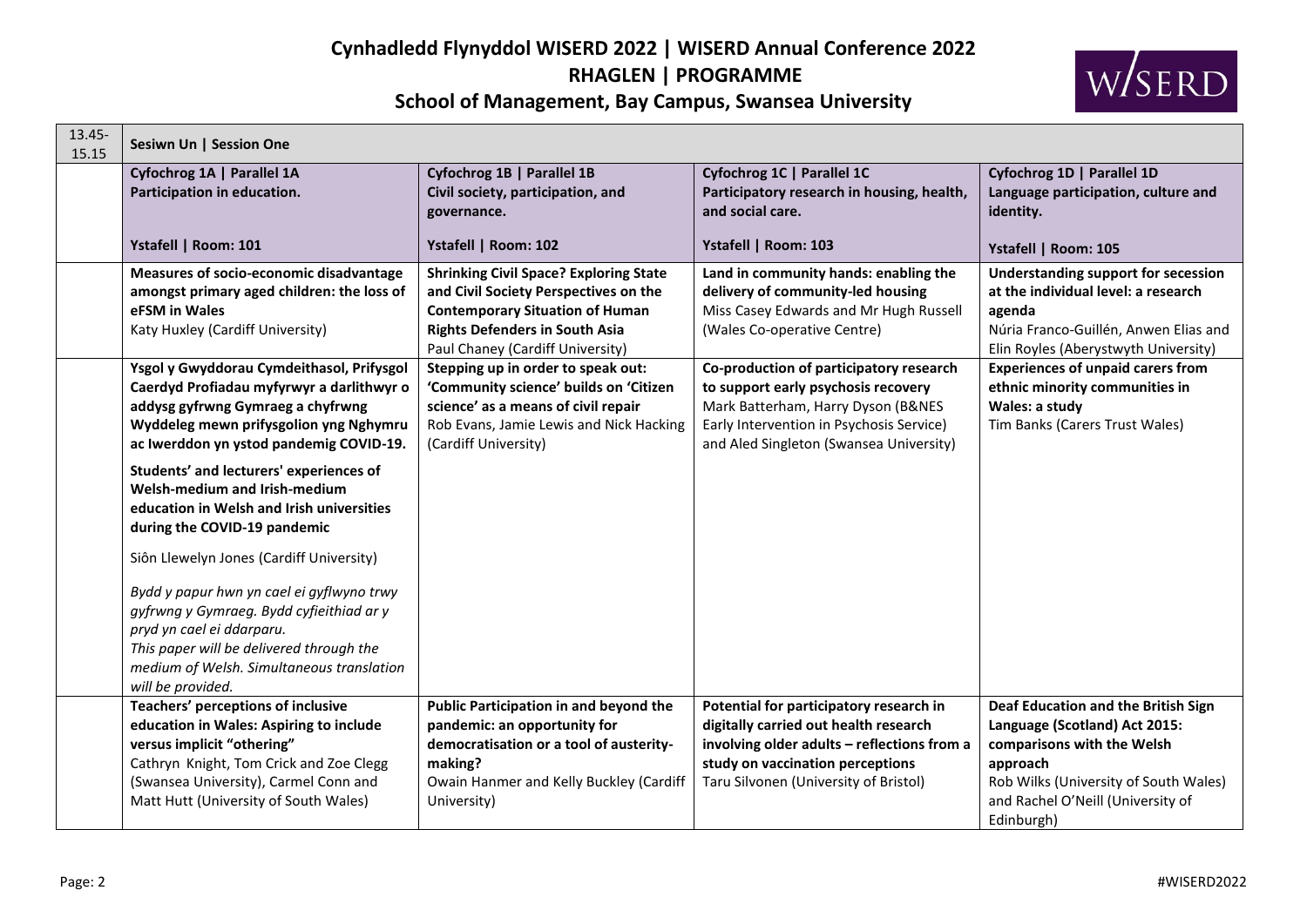

|                    |                                                                                                                                                                                  |                                                                                                                                                                                                                                                                                                                                                                                                        | Developing co-operative approaches in<br>the social care sector - how research and<br>engagement is informing our strategy<br>Donna Coyle and Daniel Roberts (Wales<br>Co-operative Centre)                                                                                                                                           | <b>International Languages in Secondary</b><br><b>Schools in Wales: Why Don't Learners</b><br>Choose Languages and How Can The<br><b>Curriculum for Wales Support</b><br>Change?<br>Lucy Jenkins (Cardiff University)                                          |  |
|--------------------|----------------------------------------------------------------------------------------------------------------------------------------------------------------------------------|--------------------------------------------------------------------------------------------------------------------------------------------------------------------------------------------------------------------------------------------------------------------------------------------------------------------------------------------------------------------------------------------------------|---------------------------------------------------------------------------------------------------------------------------------------------------------------------------------------------------------------------------------------------------------------------------------------------------------------------------------------|----------------------------------------------------------------------------------------------------------------------------------------------------------------------------------------------------------------------------------------------------------------|--|
| $15.15 -$<br>15.45 | Seibiant Iluniaeth [Ystafell: 011]   Refreshment Break [Room: 011]                                                                                                               |                                                                                                                                                                                                                                                                                                                                                                                                        |                                                                                                                                                                                                                                                                                                                                       |                                                                                                                                                                                                                                                                |  |
| $15.45 -$<br>17.15 | Sesiwn Dau   Session Two                                                                                                                                                         |                                                                                                                                                                                                                                                                                                                                                                                                        |                                                                                                                                                                                                                                                                                                                                       |                                                                                                                                                                                                                                                                |  |
|                    | Cyfochrog 2A   Parallel 2A<br>Participation in education.                                                                                                                        | Cyfochrog 2B   Parallel 2B<br>Civil society, participation, and<br>governance.                                                                                                                                                                                                                                                                                                                         | Cyfochrog 2C   Parallel 2C<br>Participatory research in housing, health,<br>and social care.                                                                                                                                                                                                                                          | Cyfochrog 2D   Parallel 2D<br><b>Wellbeing Network Workshop</b>                                                                                                                                                                                                |  |
|                    | Ystafell   Room: 101                                                                                                                                                             | Ystafell   Room: 102                                                                                                                                                                                                                                                                                                                                                                                   | Ystafell   Room: 103                                                                                                                                                                                                                                                                                                                  | Ystafell   Room: 105                                                                                                                                                                                                                                           |  |
|                    | <b>Inclusive Education in Wales: Interpreting</b><br>discourses of values and practice using<br>critical policy analysis<br>Cathryn Knight and Tom Crick (Swansea<br>University) | Young people, political participation,<br>and devolved politics: the meaning of<br>Wales as a civic space among First Time<br>voters in Wales<br>Christine Huebner (Sheffield Methods<br>Institute), Katherine A. Smith<br>(Nottingham Trent University)<br>Thomas Loughran (University of<br>Liverpool), Andrew Mycock (University<br>of Huddersfield), Jan Eichhorn (The<br>University of Edinburgh) | Getting Wales' house in order: paving the<br>way for the right to a good home<br>Alicja Zalesinska (Tai Pawb)                                                                                                                                                                                                                         | <b>Workshop: Exploring four key</b><br>questions concerning how academic<br>and political debates about well-<br>being relate to issues of social<br>participation and civil society through<br>the life course.<br>Steve Smith (University of South<br>Wales) |  |
|                    | <b>Promoting Participation and Diversity in</b><br><b>Welsh Engineering</b><br>Rory McDonald (University of Central<br>Lancashire)                                               | Divisive Nostalgia: How does the<br>identity building that happens through<br>civil society participation contribute to<br>social cohesion or division?<br>Flossie Kingsbury, Michael Woods, Rhys<br>Dafydd Jones, Amy Sanders<br>(Aberystwyth University)                                                                                                                                             | <b>CAPITAL (Community Assets,</b><br>Participation, and Integration: Taking<br><b>Action Locally)</b><br>Rebecca Fogarty (Public Health Wales<br>Quality), Ceri Meloy (Tai Pawb), Gill<br>Richardson (Welsh Government),<br>Stepheni Kays (Hywel Dda University<br>Health Board), Helen Green (Public Health<br><b>Wales Quality)</b> |                                                                                                                                                                                                                                                                |  |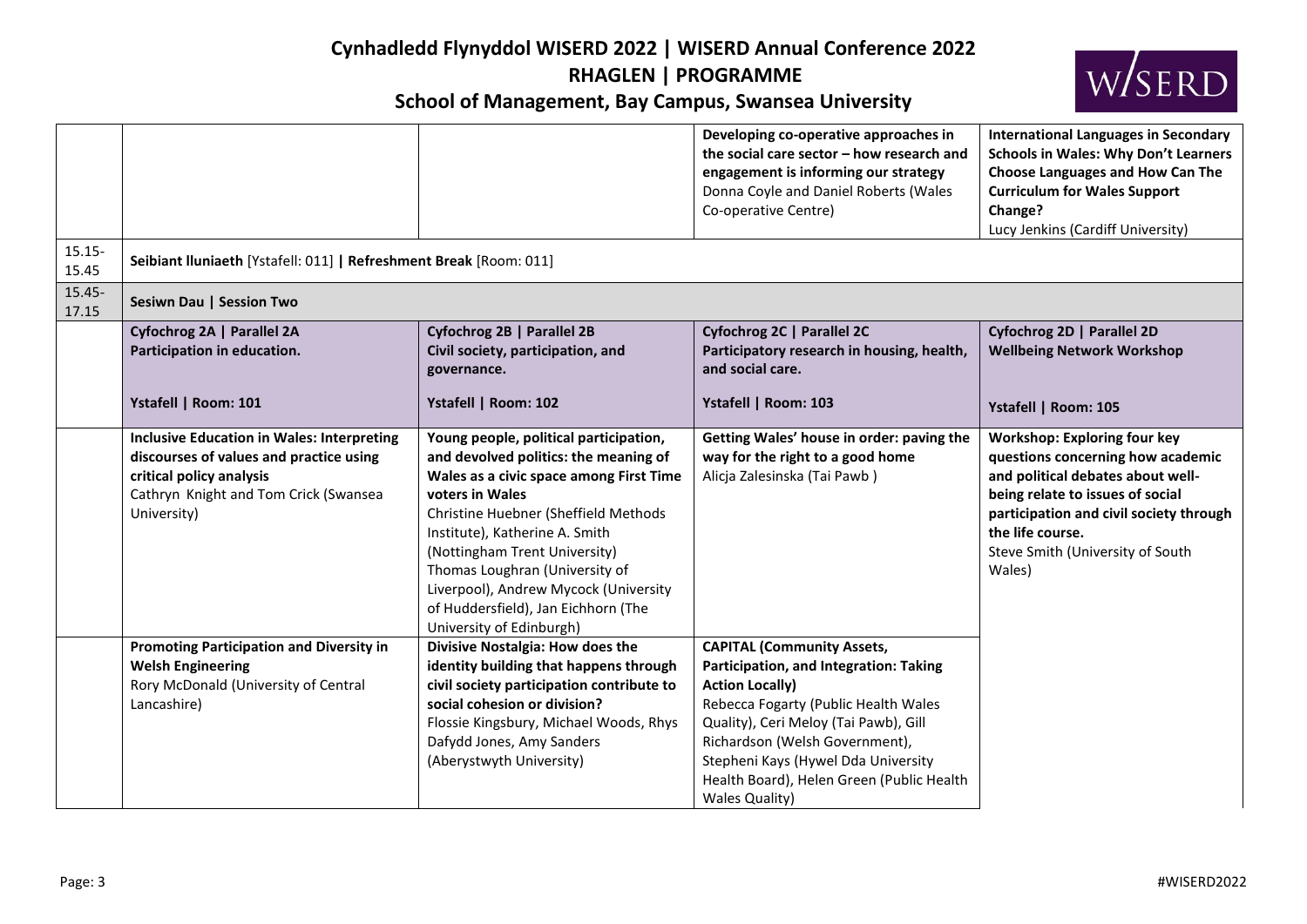

|                    | Reading to a dog: a pawrfect start to a<br>confident reader?<br>Shubha Sreenivas (Wrexham<br>Glyndŵr University) | The UKs four nations, community-based<br>adult social care and the voluntary<br>sector; exploring the challenges,<br>different policy framings and disparate<br>practices during the Covid - 19<br>pandemic.<br>Christala Sophocleous (Cardiff<br>University) | <b>Covid and Coalfields: Vaccine Hesitance</b><br>in Appalachia and Wales<br>Robin Mann, Aidan Bark-Connell, Stella<br>Gabuljah and Chris Saville (Bangor<br>University) |
|--------------------|------------------------------------------------------------------------------------------------------------------|---------------------------------------------------------------------------------------------------------------------------------------------------------------------------------------------------------------------------------------------------------------|--------------------------------------------------------------------------------------------------------------------------------------------------------------------------|
| $17.15 -$<br>18.15 | Derbyniad diodydd [Atriwm] Drinks reception [Atrium]                                                             |                                                                                                                                                                                                                                                               |                                                                                                                                                                          |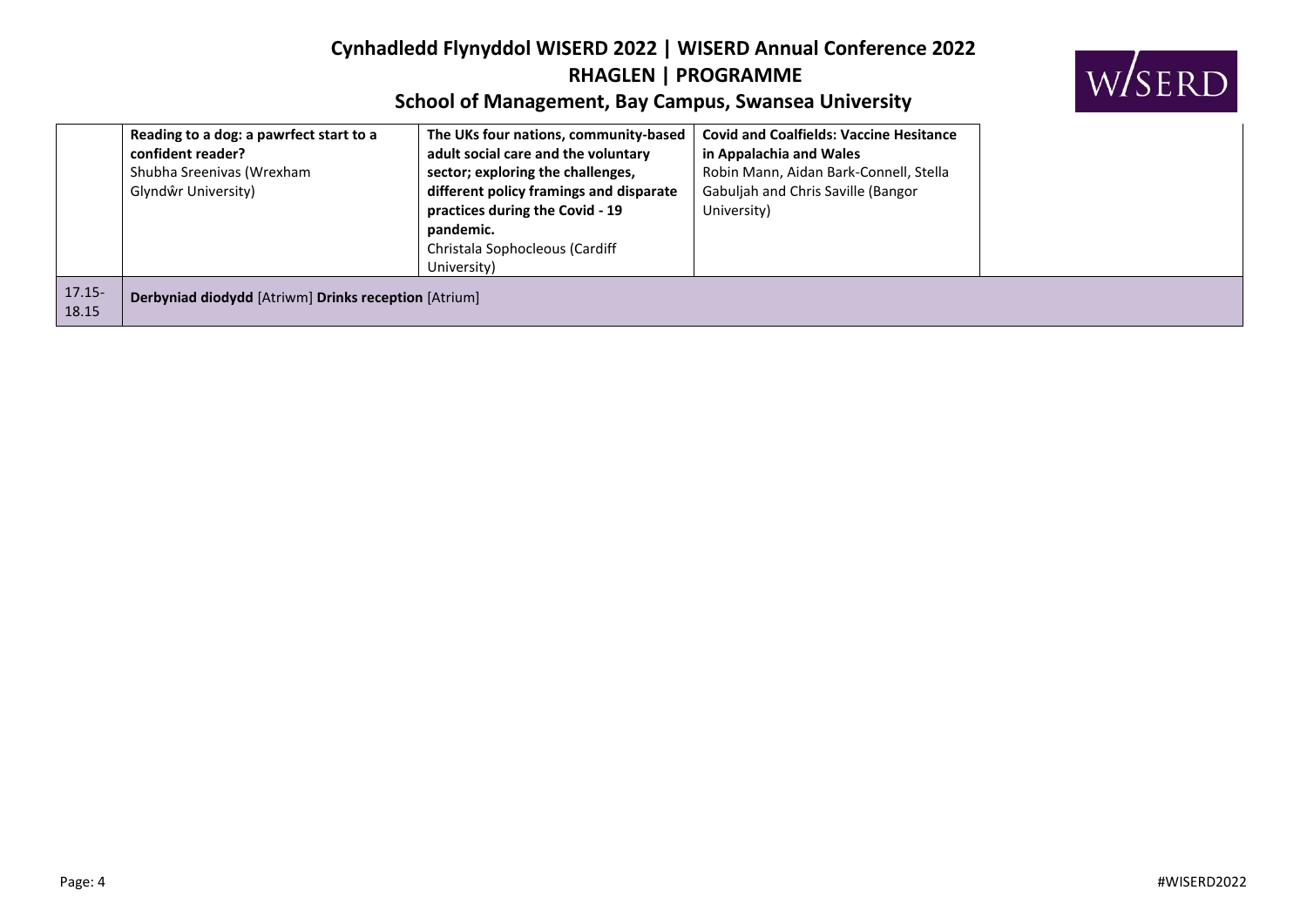

| Dydd Iau 7 Gorffennaf - Diwrnod Dau   Thursday 7 July - Day Two |                                                                                                                                                                                                                                                                                                                                                                                                                                                                                                                 |                                                                                                                                                                                                                                                                                     |                                                                                                                                                                     |                                                                                                                                                |  |
|-----------------------------------------------------------------|-----------------------------------------------------------------------------------------------------------------------------------------------------------------------------------------------------------------------------------------------------------------------------------------------------------------------------------------------------------------------------------------------------------------------------------------------------------------------------------------------------------------|-------------------------------------------------------------------------------------------------------------------------------------------------------------------------------------------------------------------------------------------------------------------------------------|---------------------------------------------------------------------------------------------------------------------------------------------------------------------|------------------------------------------------------------------------------------------------------------------------------------------------|--|
| 08.45-<br>09.15                                                 | Cofrestru'n agor Te / coffi [Atriwm]   Registration Opens Tea / coffee [Atrium]                                                                                                                                                                                                                                                                                                                                                                                                                                 |                                                                                                                                                                                                                                                                                     |                                                                                                                                                                     |                                                                                                                                                |  |
| $09.15 -$<br>09.20                                              | Cyfarchiad Croeso: Ian Rees Jones, WISERD, Prifysgol Caerdydd<br>Welcome Address: Ian Rees Jones WISERD, Cardiff University<br>Ystafell   Room: Y Ffowndri Cyfrifiadurol Darlithfa: 002   Comp. Found. Lecture Theatre: 002                                                                                                                                                                                                                                                                                     |                                                                                                                                                                                                                                                                                     |                                                                                                                                                                     |                                                                                                                                                |  |
| $09.20 -$<br>10.20                                              | Prif siaradwr: Dr Victoria Winckler, Cyfarwyddwr Sefydliad Bevan<br>Keynote Speaker: Dr Victoria Winckler, Director of the Bevan Foundation<br>Title: The challenges facing Wales and what you can do about them<br>Ystafell   Room: Y Ffowndri Cyfrifiadurol Darlithfa: 002   Comp. Found. Lecture Theatre: 002                                                                                                                                                                                                |                                                                                                                                                                                                                                                                                     |                                                                                                                                                                     |                                                                                                                                                |  |
| $10.20 -$<br>10.45                                              | Seibiant Iluniaeth [Ystafell: 011]   Refreshment Break [Room: 011]                                                                                                                                                                                                                                                                                                                                                                                                                                              |                                                                                                                                                                                                                                                                                     |                                                                                                                                                                     |                                                                                                                                                |  |
| $10.45 -$<br>12.15                                              | Sesiwn Tri   Session Three                                                                                                                                                                                                                                                                                                                                                                                                                                                                                      |                                                                                                                                                                                                                                                                                     |                                                                                                                                                                     |                                                                                                                                                |  |
|                                                                 | Cyfochrog 3A   Parallel 3A<br>Participation in education<br>Ystafell   Room: 101                                                                                                                                                                                                                                                                                                                                                                                                                                | Cyfochrog 3B   Parallel 3B<br><b>Poverty and social justice</b><br>Ystafell   Room: 102                                                                                                                                                                                             | Cyfochrog 3C   Parallel 3C<br>Wales's global connections: civil society<br>and participation in context<br>Ystafell   Room: 103                                     | Cyfochrog 3D   Parallel 3D<br>Participation and civil society through<br>the life course<br>Ystafell:   Room: 105                              |  |
|                                                                 | <b>Amplifying Young Children's Voices:</b><br><b>Educational Experiences of 3- to 7-year-</b><br>olds in Wales During the COVID-19<br><b>Pandemic</b><br>Jacky Tirye, Cathryn Knight, Gisselle tur<br>Porres, Eleanor Grout, Amy Simpson<br>Bridget Handley, Jade Parnell (Swansea<br>University); Sarah Chicken (University of<br>the West of England), Dawn Mannay<br>(Cardiff University), Tegan Waites, Anna<br>Westall (Children in Wales) and<br>Jane Waters (University of Wales Trinity<br>Saint David) | "Better off in the kitchen with a tea-<br>towel than in the political arena":<br><b>Gendered Experiences, Institutions,</b><br><b>Leadership, and Political</b><br>Representation - being a woman local<br>councillor in Welsh local government.<br>Leah Hibbs (Cardiff University) | The Right to the City?: An International<br><b>Comparative Exploration of Child-Friendly</b><br>Cities.<br>Rhian Powell and Esther Muddiman (Cardiff<br>University) | Self-valorisation and retirement:<br>commoning in the interstitial spaces of<br>capitalist society<br><b>Owain Hanmer (Cardiff University)</b> |  |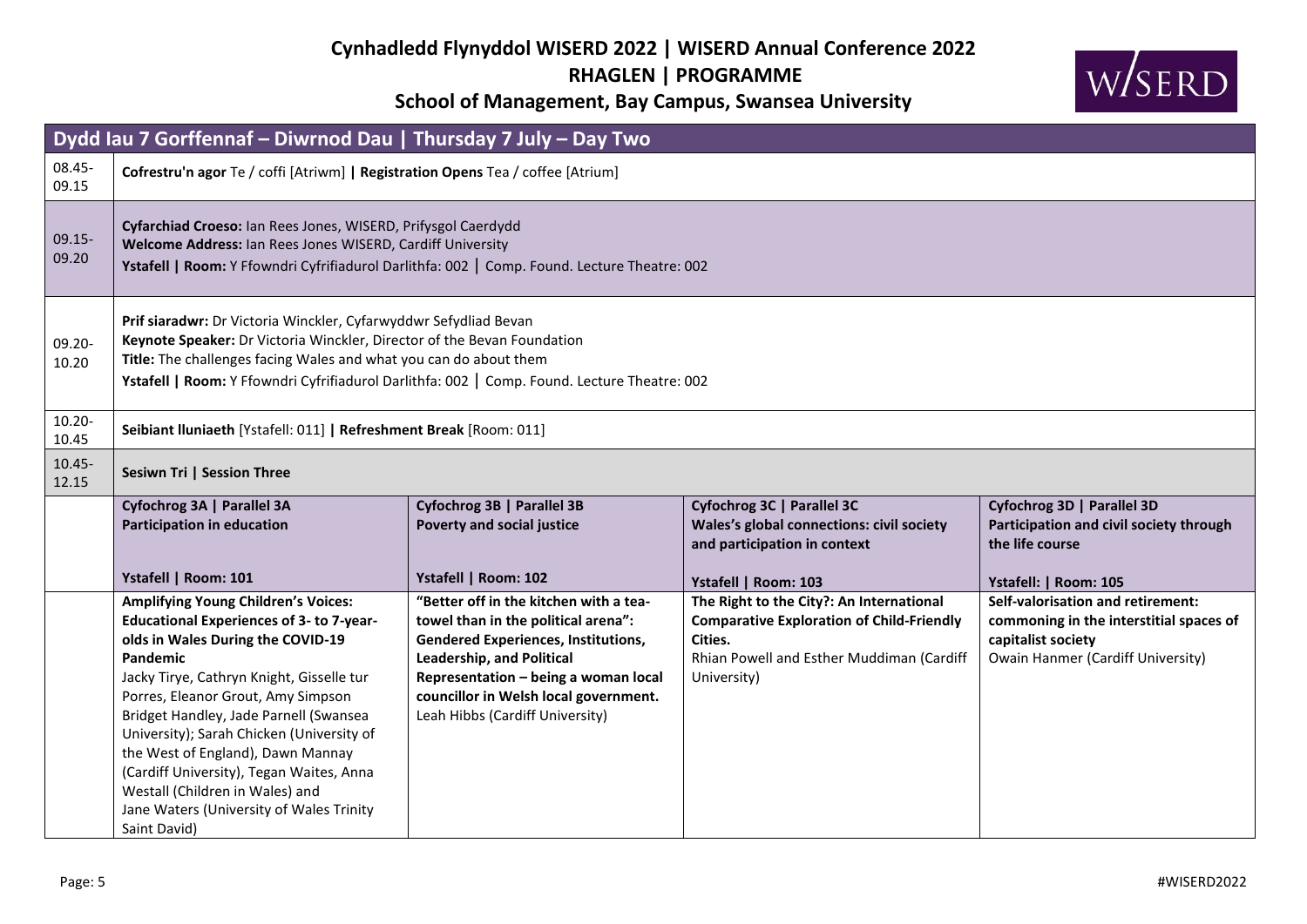

|                    | Can you freeflow it? The verbing of an ap<br>Janet Goodall (Swansea University)                                                                                                                                                                                                                                                                                                                                                                                                                    | <b>Working Through the Pandemic: The</b><br>realities of life on the garment factory<br>floor in Pakistan.<br>Rhys Davies and Jean Jenkins (Cardiff<br>University)                                    | Socio-Demographic Characteristics of EU<br><b>Migrants in Wales</b><br>Stephen Drinkwater (University of<br>Roehampton), Kathryn Helliwell and Ffion<br>Lloyd-Williams (Welsh Government)                                                                                                              | How does service user participation in<br>the arts contribute to participation in<br>society? Exploring the psychosocial<br>impact of arts and health activities<br>using self-determination theory<br>Sofia Vougioukalou (Cardiff University) |
|--------------------|----------------------------------------------------------------------------------------------------------------------------------------------------------------------------------------------------------------------------------------------------------------------------------------------------------------------------------------------------------------------------------------------------------------------------------------------------------------------------------------------------|-------------------------------------------------------------------------------------------------------------------------------------------------------------------------------------------------------|--------------------------------------------------------------------------------------------------------------------------------------------------------------------------------------------------------------------------------------------------------------------------------------------------------|------------------------------------------------------------------------------------------------------------------------------------------------------------------------------------------------------------------------------------------------|
|                    | A Systems Approach to Enable Learning for<br>Lifelong Learning, Self-Actualisation,<br><b>Resilient Communities and Individuals.</b><br>Kathryn Robson and Tim Palazon (Adult<br>Learning Wales)                                                                                                                                                                                                                                                                                                   | Why are there higher rates of children<br>looked after in Wales?<br>Helen Hodges and Jonathan Scourfield<br>(Cardiff University)                                                                      | Grappling with the foundational in a rural<br>region: state-space opportunities for and<br>limitations to social innovation<br>David Beel (Manchester Metropolitan<br>University), Bertie Russell, Ian Rees Jones<br>and Kevin Morgan (Cardiff University),<br>Martin Jones (Staffordshire University) | <b>Negotiating Uncertain Futures: Young</b><br><b>People in Rural Wales</b><br>Michael Woods and Patrick Utz<br>(Aberystwyth University)                                                                                                       |
|                    | Esboniadur Gwyddorau Cymdeithasol:<br>creu adnodd addysgiadol ar y gwyddorau<br>cymdeithasol i Gymru<br>Social Sciences Glossary: creating an<br>educational resource on social sciences for<br><b>Wales</b><br>Siôn Llewelyn Jones and Adam Pierce<br>(Cardiff University)<br>Bydd y papur hwn yn cael ei gyflwyno trwy<br>gyfrwng y Gymraeg. Bydd cyfieithiad ar y pryd<br>yn cael ei ddarparu.<br>This paper will be delivered through the medium<br>of Welsh. Simultaneous translation will be | Public transport availability in Wales:<br>analysing the availability of railways<br>stations and rail services for people<br>with disabilities<br>Scott Orford and Sam Jones (Cardiff<br>University) |                                                                                                                                                                                                                                                                                                        | <b>Mapping and Evaluating the Voluntary</b><br>Youth Work Sector for Wales<br>Elizabeth Bacon (University of South<br>Wales)                                                                                                                   |
| $12.15 -$<br>13.00 | provided.<br>Cinio [Ystafell: 011]   Lunch [Room: 011]                                                                                                                                                                                                                                                                                                                                                                                                                                             |                                                                                                                                                                                                       |                                                                                                                                                                                                                                                                                                        |                                                                                                                                                                                                                                                |
| 13:00-<br>14.30    | Sesiwn Pedwar   Session Four                                                                                                                                                                                                                                                                                                                                                                                                                                                                       |                                                                                                                                                                                                       |                                                                                                                                                                                                                                                                                                        |                                                                                                                                                                                                                                                |
|                    | Cyfochrog 4A   Parallel 4A<br>Participation in the labour market                                                                                                                                                                                                                                                                                                                                                                                                                                   | Cyfochrog 4B   Parallel 4B<br><b>Working with communities</b>                                                                                                                                         | Cyfochrog 4C   Parallel 4C<br>Activism and civil society research                                                                                                                                                                                                                                      | Cyfochrog 4D   Parallel 4D<br>Doing participatory and action research                                                                                                                                                                          |
|                    | Ystafell   Room: 101                                                                                                                                                                                                                                                                                                                                                                                                                                                                               | Ystafell   Room: 102                                                                                                                                                                                  | Ystafell   Room: 103                                                                                                                                                                                                                                                                                   | Ystafell   Room: 105                                                                                                                                                                                                                           |